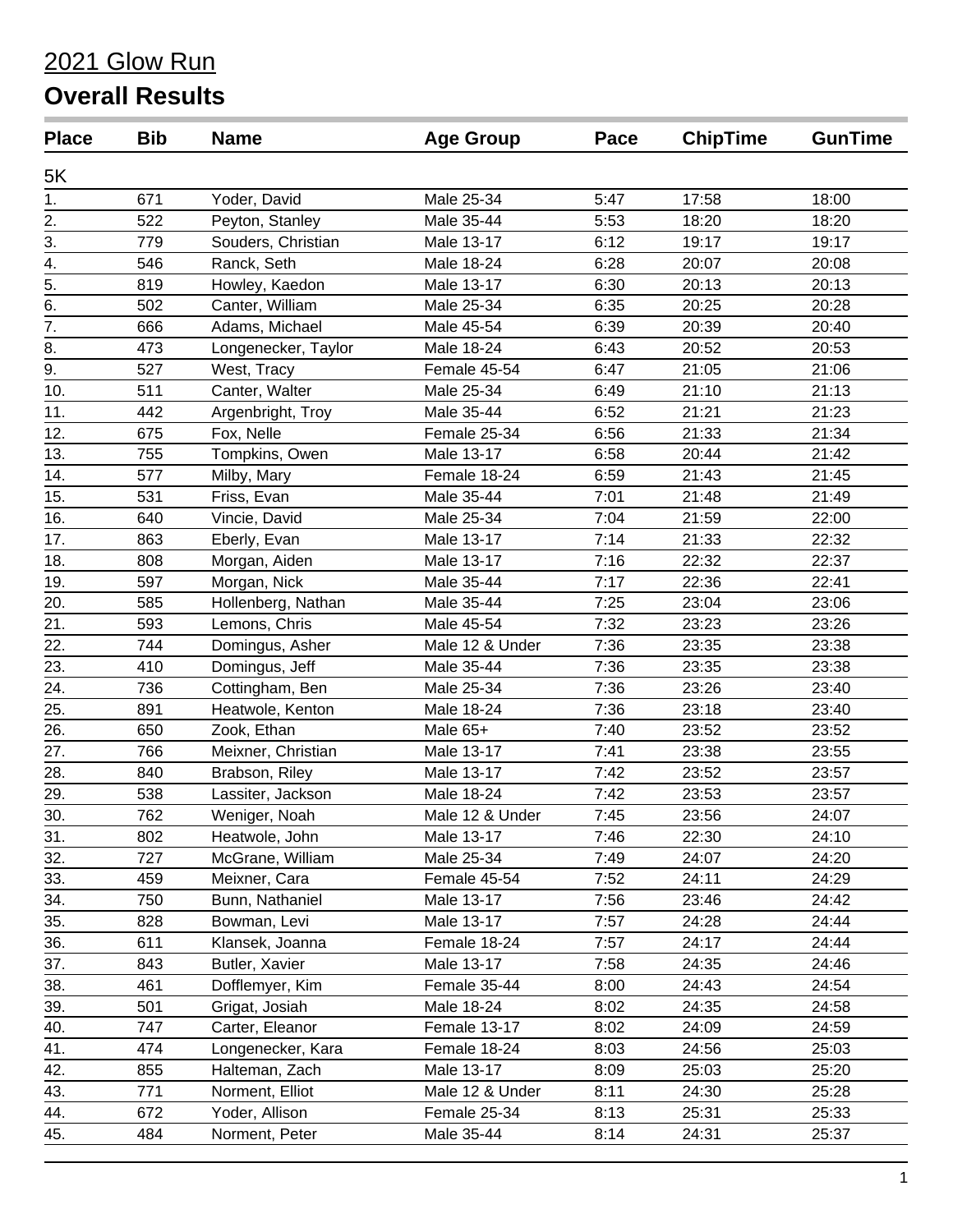| <b>Place</b> | <b>Bib</b> | <b>Name</b>              | <b>Age Group</b>  | Pace | <b>ChipTime</b> | <b>GunTime</b> |
|--------------|------------|--------------------------|-------------------|------|-----------------|----------------|
| 46.          | 850        | Damerel, Christopher     | Male 25-34        | 8:17 | 25:20           | 25:45          |
| 47.          | 902        | Wright, Matt             | Male 25-34        | 8:19 | 25:25           | 25:51          |
| 48.          | 735        | Pruett-Fiederlein, Elena | Female 25-34      | 8:22 | 25:47           | 26:02          |
| 49.          | 665        | Good, Denver             | Male 25-34        | 8:25 | 25:48           | 26:12          |
| 50.          | 740        | Grigat, Kade             | Male 13-17        | 8:26 | 25:52           | 26:14          |
| 51.          | 616        | OBrien, Sean             | Male 18-24        | 8:29 | 26:10           | 26:23          |
| 52.          | 846        | Diener, Cyrus            | Male 12 & Under   | 8:30 | 26:16           | 26:28          |
| 53.          | 809        | Morgan, Colby            | Male 12 & Under   | 8:31 | 26:25           | 26:30          |
| 54.          | 687        | Clifford, Sean           | Male 35-44        | 8:32 | 26:29           | 26:33          |
| 55.          | 570        | Baker, Jeron             | Male 35-44        | 8:32 | 26:32           | 26:34          |
| 56.          | 595        | Rastatter, Brett         | Male 25-34        | 8:39 | 26:43           | 26:56          |
| 57.          | 581        | Moyer, Christopher       | Male 35-44        | 8:40 | 26:50           | 26:58          |
| 58.          | 686        | Weaver, Wes              | Male 35-44        | 8:40 | 26:48           | 26:58          |
| 59.          | 786        | Ranck, Isaac             | Male 12 & Under   | 8:42 | 26:49           | 27:04          |
| 60.          | 415        | CARTER, JAMES            | Male 35-44        | 8:43 | 25:22           | 27:08          |
| 61.          | 594        | Slobodin, Zoe            | Female 25-34      | 8:45 | 27:00           | 27:15          |
| 62.          | 814        | Hormel, Wiley            | Male 13-17        | 8:47 | 26:12           | 27:21          |
| 63.          | 617        | Orem, Chris              | Male 35-44        | 8:49 | 27:15           | 27:26          |
| 64.          | 723        | McLeod, David            | Male 45-54        | 8:52 | 26:46           | 27:35          |
| 65.          | 866        | Faust, Emma              | Female 18-24      | 8:56 | 27:33           | 27:48          |
| 66.          | 865        | Faust, Kevin             | Male 45-54        | 8:56 | 27:33           | 27:49          |
| 67.          | 515        | Lonett, Marc             | Male 25-34        | 8:59 | 27:42           | 27:56          |
| 68.          | 704        | Rohrer, David            | Male 35-44        | 8:59 | 27:35           | 27:58          |
| 69.          | 454        | Weniger, Jerry           | Male 35-44        | 9:03 | 27:48           | 28:09          |
| 70.          | 705        | McClay, Steve            | Male 45-54        | 9:04 | 27:56           | 28:11          |
| 71.          | 844        | Diener, Obed             | Male 35-44        | 9:05 | 28:02           | 28:14          |
| 72.          | 847        | Diener, Theodore         | Male 12 & Under   | 9:05 | 28:06           | 28:14          |
| 73.          | 679        | Santiago, Angel          | Male 18-24        | 9:05 | 28:05           | 28:15          |
| 74.          | 711        | Sumner, Susan            | Female 55-64      | 9:08 | 28:15           | 28:23          |
| 75.          | 602        | Lam, Jessica             | Female 25-34      | 9:11 | 28:14           | 28:33          |
| 76.          | 460        | Spitzner, Dan            | Male 45-54        | 9:14 | 28:22           | 28:44          |
| 77.          | 798        | Stringham, Vaughan       | Male 12 & Under   | 9:14 | 28:39           | 28:45          |
| 78.          | 434        | Phillips, Shawn          | Female 35-44      | 9:15 | 28:34           | 28:47          |
| 79.          | 734        | Rhodes, Bill             | Male 55-64        | 9:15 | 28:44           | 28:47          |
| 80.          | 897        | Wiley, Kris              | Male 45-54        | 9:16 | 27:51           | 28:49          |
| 81.          | 754        | Tippett, Xavier          | Male 13-17        | 9:16 | 28:37           | 28:50          |
| 82.          | 724        | Hensley, Kate            | Female 35-44      | 9:21 | 28:17           | 29:06          |
| 83.          | 520        | Dillard, Kara            | Female 35-44      | 9:22 | 28:56           | 29:08          |
| 84.          | 868        | Driver, Deanna           | Female 18-24      | 9:24 | 28:48           | 29:13          |
| 85.          | 669        | Yeager, Heather          | Female 35-44      | 9:27 | 29:15           | 29:22          |
| 86.          | 499        | Stuart Leslie, Laura     | Female 45-54      | 9:27 | 29:09           | 29:23          |
| 87.          | 862        | Hall, Sequoia            | Female 13-17      | 9:29 | 28:20           | 29:29          |
| 88.          | 821        | Yoder, Keaton            | Male 12 & Under   | 9:30 | 27:50           | 29:32          |
| 89.          | 900        | Hobbs, Evie              | Female 12 & Under | 9:31 | 29:25           | 29:37          |
| 90.          | 757        | Coakley, Aiden           | Male 13-17        | 9:35 | 29:37           | 29:47          |
| 91.          | 526        | Landes, Julie            | Female 25-34      | 9:35 | 28:43           | 29:49          |
| 92.          | 725        | Brabson, Kim             | Male 35-44        | 9:36 | 29:46           | 29:53          |
|              |            |                          |                   |      |                 |                |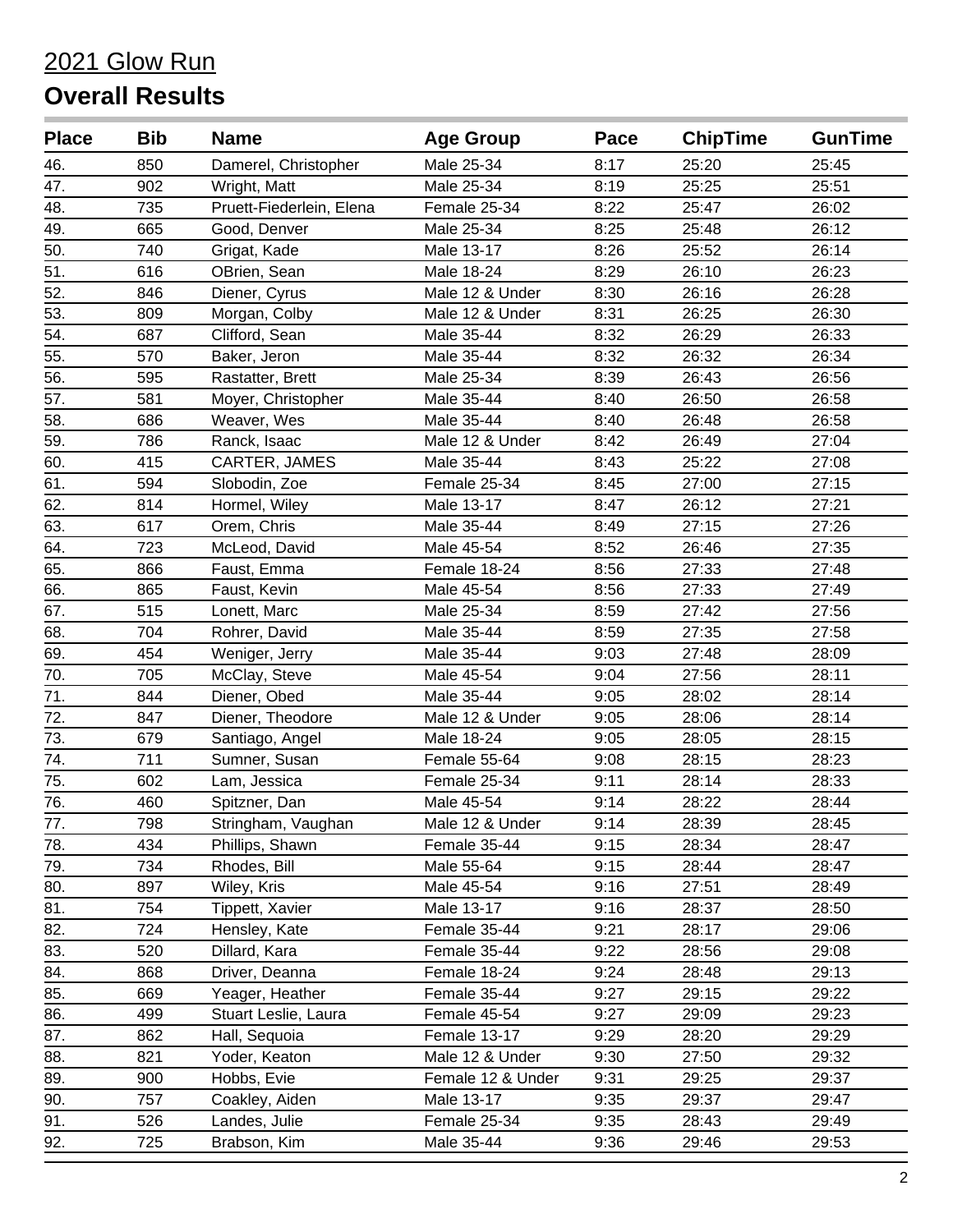| <b>Place</b> | <b>Bib</b> | <b>Name</b>              | <b>Age Group</b>  | Pace  | <b>ChipTime</b> | <b>GunTime</b> |
|--------------|------------|--------------------------|-------------------|-------|-----------------|----------------|
| 93.          | 445        | Coakley, John            | Male 45-54        | 9:37  | 29:46           | 29:56          |
| 94.          | 772        | Norment, Jonas           | Male 12 & Under   | 9:37  | 29:10           | 29:56          |
| 95.          | 517        | Bess, Anthony            | Male 35-44        | 9:44  | 29:16           | 30:17          |
| 96.          | 673        | Coleman, Sarah Alice     | Female 25-34      | 9:45  | 29:50           | 30:19          |
| 97.          | 861        | Tollefson, Karin         | Female 45-54      | 9:45  | 29:11           | 30:20          |
| 98.          | 623        | Bowman, Charles          | Male 25-34        | 9:46  | 29:37           | 30:22          |
| 99.          | 793        | Smith, Catherine         | Female 12 & Under | 9:46  | 29:40           | 30:22          |
| 100.         | 752        | Bunn, Nicholas           | Male 12 & Under   | 9:46  | 29:53           | 30:22          |
| 101.         | 746        | Walsh, Griffin           | Male 12 & Under   | 9:47  | 30:27           | 30:27          |
| 102.         | 680        | Johnson, Aimee           | Female 25-34      | 9:50  | 29:46           | 30:35          |
| 103.         | 619        | Korotkov, Dmitriy        | Male 18-24        | 9:51  | 29:37           | 30:38          |
| 104.         | 867        | Driver, Jeanne           | Female 45-54      | 9:51  | 30:14           | 30:38          |
| 105.         | 887        | Stephan, Cary            | Male 55-64        | 9:51  | 29:44           | 30:40          |
| 106.         | 716        | Lowery, Grant            | Male 18-24        | 9:52  | 30:08           | 30:42          |
| 107.         | 421        | Smilowitz, Lori          | Female 45-54      | 9:52  | 30:06           | 30:43          |
| 108.         | 639        | Gallalee, Savannah       | Female 18-24      | 9:54  | 30:42           | 30:46          |
| 109.         | 775        | Ballew, Nicholas         | Male 12 & Under   | 9:54  | 30:27           | 30:48          |
| 110.         | 860        | Schwartz, Kathy          | Female 65+        | 9:55  | 30:44           | 30:50          |
| 111.         | 505        | Ballew, Linetta          | Female 35-44      | 9:55  | 30:27           | 30:52          |
| 112.         | 647        | Grigat, Destiny          | Female 25-34      | 9:56  | 30:23           | 30:53          |
| 113.         | 816        | Hormel, Calvin           | Male 12 & Under   | 9:58  | 29:51           | 30:59          |
| 114.         | 609        | Hormel, Ashley           | Female 35-44      | 9:58  | 29:53           | 31:00          |
| 115.         | 794        | Rankin, Connor           | Male 12 & Under   | 9:59  | 31:01           | 31:04          |
| 116.         | 605        | Baker, Jackie            | Female 45-54      | 10:00 | 30:50           | 31:05          |
| 117.         | 685        | Miller, Christina        | Female 25-34      | 10:00 | 30:49           | 31:05          |
| 118.         | 768        | Little, Nathan           | Male 12 & Under   | 10:01 | 30:47           | 31:08          |
| 119.         | 763        | Brady, Donnie            | Male 12 & Under   | 10:01 | 30:49           | 31:10          |
| 120.         | 810        | Jenner, Alexander        | Male 12 & Under   | 10:01 | 30:51           | 31:10          |
| 121.         | 822        | Beri, Darwin             | Male 12 & Under   | 10:02 | 30:42           | 31:12          |
| 122.         | 657        | Carbaugh, Rebecca        | Female 35-44      | 10:02 | 30:42           | 31:13          |
| 123.         | 899        | Jenner, Andrew           | Male 35-44        | 10:02 | 30:51           | 31:14          |
| 124.         | 431        | Clague, Allen            | Male 65+          | 10:03 | 30:12           | 31:16          |
| 125.         | 429        | Simmers, Lauren          | Female 25-34      | 10:03 | 30:12           | 31:16          |
| 126.         | 796        | Johnstone-Yellin, Zevian | Male 12 & Under   | 10:03 | 31:16           | 31:17          |
| 127.         | 745        | Domingus, Naomi          | Female 12 & Under | 10:07 | 31:17           | 31:28          |
| 128.         | 648        | Spilman, Jeremy          | Male 45-54        | 10:11 | 31:06           | 31:41          |
| 129.         | 803        | Heatwole, Maria          | Female 12 & Under | 10:13 | 30:06           | 31:47          |
| 130.         | 565        | Hutcheson, Keri          | Female 45-54      | 10:13 | 30:34           | 31:48          |
| 131.         | 483        | Norment, Christy         | Female 35-44      | 10:14 | 30:41           | 31:48          |
| 132.         | 837        | Landes, Cooper           | Male 13-17        | 10:16 | 31:09           | 31:55          |
| 133.         | 556        | Dixon, Ron               | Male 65+          | 10:17 | 31:46           | 31:58          |
| 134.         | 452        | Sheffer-Bess, Brandi     | Female 35-44      | 10:20 | 31:09           | 32:09          |
| 135.         | 586        | Boggs, Aaron             | Male 35-44        | 10:22 | 31:13           | 32:14          |
| 136.         | 587        | Thompson, Laura          | Female 35-44      | 10:22 | 31:13           | 32:14          |
| 137.         | 706        | Madison, Jen             | Female 35-44      | 10:23 | 32:01           | 32:19          |
| 138.         | 707        | Linger, Brian            | Male 35-44        | 10:24 | 32:02           | 32:19          |
| 139.         | 839        | Combs, Harrison          | Male 12 & Under   | 10:26 | 32:20           | 32:28          |
|              |            |                          |                   |       |                 |                |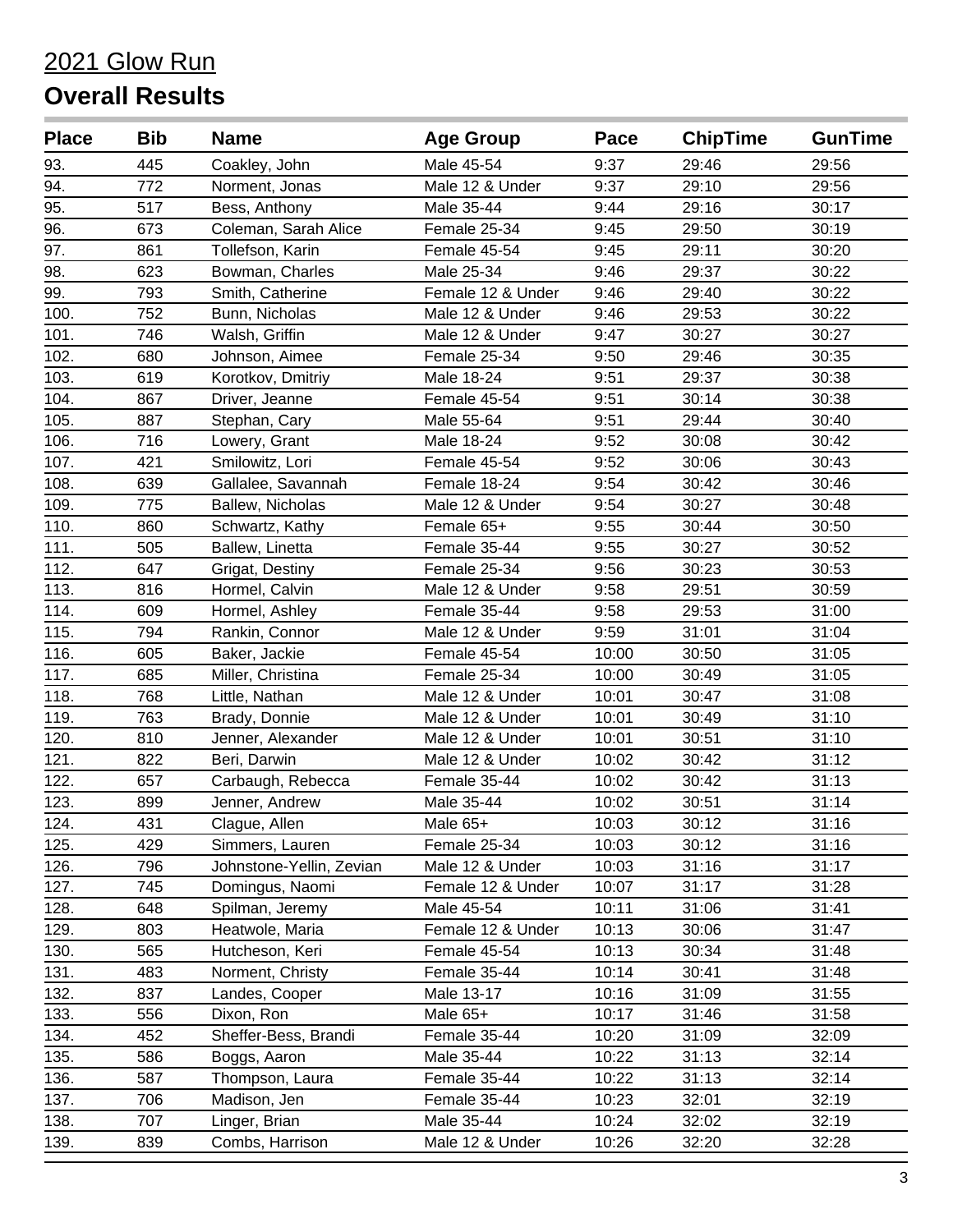| <b>Place</b> | <b>Bib</b> | <b>Name</b>         | <b>Age Group</b>  | Pace  | <b>ChipTime</b> | <b>GunTime</b> |
|--------------|------------|---------------------|-------------------|-------|-----------------|----------------|
| 140.         | 721        | Combs, Brian        | Male 45-54        | 10:27 | 31:54           | 32:29          |
| 141.         | 714        | Reid, Jeff          | Male 45-54        | 10:27 | 31:33           | 32:30          |
| 142.         | 799        | Stringham, Wesley   | Male 12 & Under   | 10:30 | 32:30           | 32:40          |
| 143.         | 856        | Greco, Sara         | Female 25-34      | 10:31 | 32:27           | 32:41          |
| 144.         | 857        | Lewis, Ryan         | Male 25-34        | 10:31 | 32:26           | 32:42          |
| 145.         | 717        | Landes, Jana        | Female 45-54      | 10:31 | 31:57           | 32:43          |
| 146.         | 441        | MILLER, MELISSA     | Female 25-34      | 10:32 | 32:00           | 32:45          |
| 147.         | 667        | Lantz, Seville      | Female 25-34      | 10:32 | 32:02           | 32:46          |
| 148.         | 751        | Bunn, Matilda       | Female 13-17      | 10:32 | 32:18           | 32:47          |
| 149.         | 765        | Jimenez, Daniel     | Male 13-17        | 10:33 | 32:15           | 32:49          |
| 150.         | 405        | Grigat, Jacquelyn   | Female 25-34      | 10:34 | 32:21           | 32:50          |
| 151.         | 818        | Howley, Mary        | Female 12 & Under | 10:37 | 32:54           | 33:00          |
| 152.         | 620        | Howley, Tim         | Male 35-44        | 10:37 | 32:55           | 33:01          |
| 153.         | 869        | Hall, Quillon       | Male 45-54        | 10:38 | 31:54           | 33:03          |
| 154.         | 603        | Lam, Melissa        | Female 45-54      | 10:38 | 32:51           | 33:06          |
| 155.         | 615        | OBrien, Chris       | Male 45-54        | 10:40 | 31:46           | 33:10          |
| 156.         | 820        | Yoder, lan          | Male 13-17        | 10:44 | 31:39           | 33:22          |
| 157.         | 573        | Geisert, Julia      | Female 35-44      | 10:44 | 32:41           | 33:22          |
| 158.         | 419        | Bunn, Heidi         | Female 35-44      | 10:47 | 33:10           | 33:33          |
| 159.         | 428        | Fallon, Moriah      | Female 35-44      | 10:48 | 32:31           | 33:36          |
| 160.         | 469        | Trotter, Meredith   | Female 35-44      | 10:48 | 32:32           | 33:37          |
| 161.         | 875        | Griscom, Scarlett   | Female 12 & Under | 10:50 | 33:37           | 33:42          |
| 162.         | 871        | Griscom, Bronson    | Male 45-54        | 10:50 | 33:36           | 33:42          |
| 163.         | 698        | Carr, Jennie        | Female 35-44      | 10:52 | 33:12           | 33:49          |
| 164.         | 873        | Griscom, Adeline    | Female 12 & Under | 10:52 | 33:44           | 33:49          |
| 165.         | 695        | Roes, Laura         | Female 35-44      | 10:52 | 33:13           | 33:49          |
| 166.         | 688        | Shull, Josh         | Male 35-44        | 10:54 | 33:15           | 33:54          |
| 167.         | 514        | Getz, Charles       | Male 25-34        | 10:54 | 32:47           | 33:54          |
| 168.         | 416        | Coto, Ittaty        | Female 25-34      | 10:57 | 33:18           | 34:02          |
| 169.         | 508        | Canter, John        | Male 65+          | 10:57 | 33:42           | 34:05          |
| 170.         | 480        | Clancey, Matthew    | Male 45-54        | 10:59 | 33:44           | 34:10          |
| 171.         | 479        | Clancey, Elaine     | Female 35-44      | 10:59 | 33:44           | 34:10          |
| 172.         | 443        | Somers, Brandy      | Female 35-44      | 10:59 | 33:27           | 34:10          |
| 173.         | 440        | MILLER, BRENT       | Male 35-44        | 11:01 | 33:30           | 34:16          |
| 174.         | 471        | Longenecker, Kevin  | Male 45-54        | 11:02 | 33:24           | 34:20          |
| 175.         | 470        | Longenecker, Shelby | Female 45-54      | 11:03 | 33:26           | 34:20          |
| 176.         | 638        | Shirkey, Aaron      | Male 45-54        | 11:03 | 33:41           | 34:22          |
| 177.         | 824        | Shirkey, Jane       | Female 13-17      | 11:03 | 33:40           | 34:22          |
| 178.         | 426        | Blosser, Hannah     | Female 18-24      | 11:03 | 33:25           | 34:22          |
| 179.         | 805        | Fitzgerald, Lulu    | Female 13-17      | 11:03 | 33:39           | 34:22          |
| 180.         | 610        | Klansek, Teresa     | Female 55-64      | 11:04 | 33:57           | 34:24          |
| 181.         | 655        | Stewart, Angie      | Female 35-44      | 11:09 | 34:32           | 34:40          |
| 182.         | 663        | Robinson, Kimberly  | Female 35-44      | 11:09 | 34:32           | 34:40          |
| 183.         | 662        | Robinson, Daniel    | Male 35-44        | 11:09 | 34:32           | 34:40          |
| 184.         | 500        | Rhodes, Danielle    | Female 25-34      | 11:09 | 34:25           | 34:41          |
| 185.         | 411        | Nolt, Wes           | Male 55-64        | 11:09 | 34:25           | 34:41          |
| 186.         | 664        | Bowman, Gabriel     | Male 35-44        | 11:09 | 34:10           | 34:42          |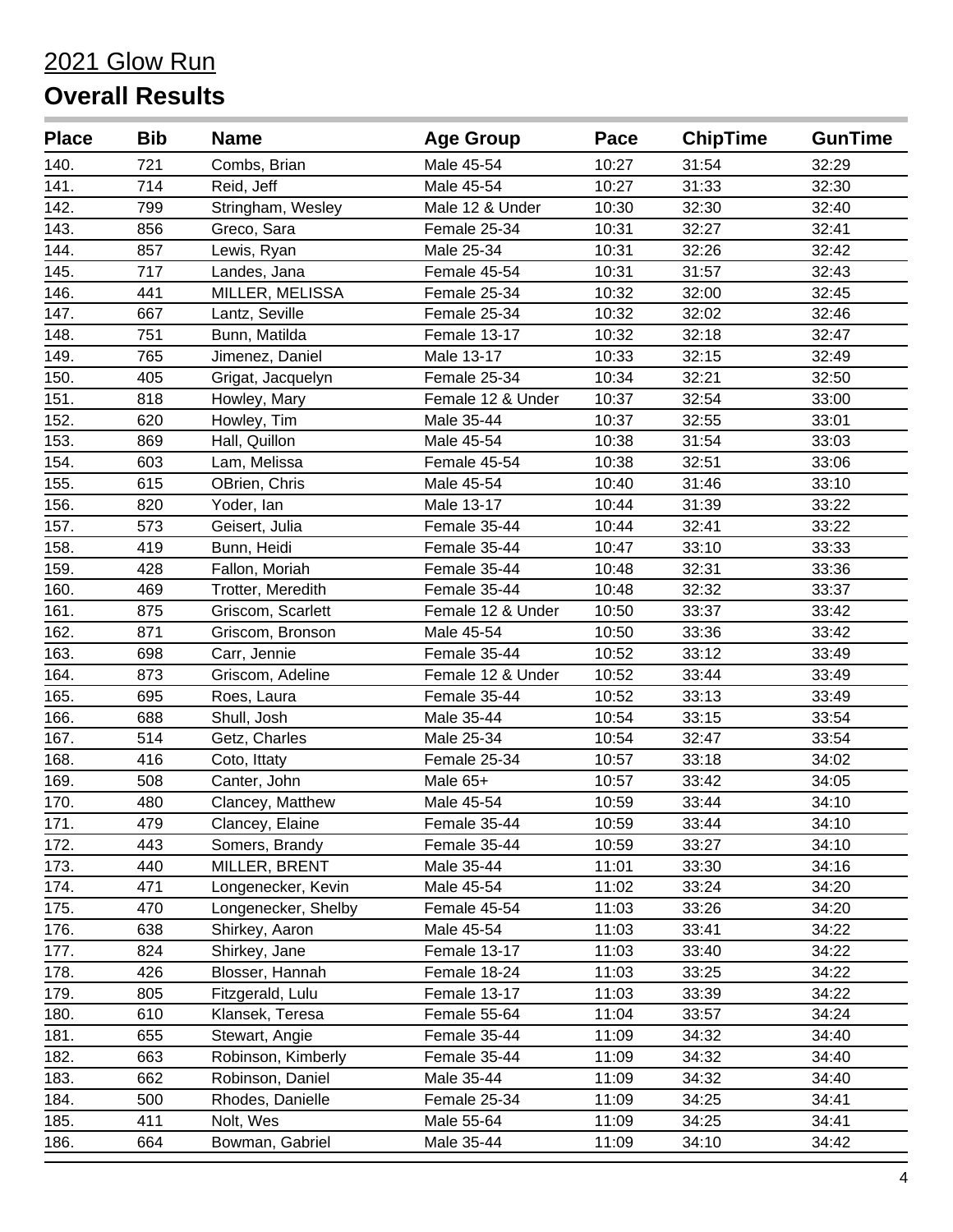| <b>Place</b> | <b>Bib</b> | <b>Name</b>         | <b>Age Group</b>  | Pace  | <b>ChipTime</b> | <b>GunTime</b> |
|--------------|------------|---------------------|-------------------|-------|-----------------|----------------|
| 187.         | 458        | Jimenez, Rosa       | Female 35-44      | 11:09 | 34:07           | 34:42          |
| 188.         | 503        | Straughn, Kendra    | Female 25-34      | 11:10 | 34:03           | 34:43          |
| 189.         | 504        | Straughn, Cameron   | Male 25-34        | 11:10 | 34:04           | 34:44          |
| 190.         | 696        | Cone, C. Robert     | Male 45-54        | 11:11 | 34:12           | 34:48          |
| 191.         | 608        | Hormel, Justin      | Male 35-44        | 11:19 | 33:43           | 35:11          |
| 192.         | 835        | Reid, Felix         | Male 12 & Under   | 11:24 | 34:28           | 35:28          |
| 193.         | 636        | Koontz, Aaron       | Male 35-44        | 11:27 | 35:05           | 35:35          |
| 194.         | 731        | Ogden, Laura        | Female 35-44      | 11:28 | 34:57           | 35:39          |
| 195.         | 841        | Showalter, Gavin    | Male 12 & Under   | 11:29 | 35:08           | 35:42          |
| 196.         | 842        | Showalter, Bryson   | Male 12 & Under   | 11:29 | 35:09           | 35:44          |
| 197.         | 730        | Showalter, Daren    | Male 35-44        | 11:32 | 35:17           | 35:51          |
| 198.         | 729        | Showalter, Sheila   | Female 35-44      | 11:32 | 35:18           | 35:51          |
| 199.         | 682        | Cash, Brittany      | Female 25-34      | 11:34 | 35:40           | 35:59          |
| 200.         | 858        | Eades, Ashleigh     | Female 18-24      | 11:36 | 35:33           | 36:03          |
| 201.         | 854        | Ebersold, Miranda   | Female 35-44      | 11:36 | 35:33           | 36:03          |
| 202.         | 892        | Billy, Jacqueline   | Female 25-34      | 11:37 | 35:36           | 36:06          |
| 203.         | 413        | Kyger, Maggie       | Female 65+        | 11:37 | 34:47           | 36:06          |
| 204.         | 742        | Domingus, Jonah     | Male 12 & Under   | 11:38 | 35:52           | 36:10          |
| 205.         | 567        | Stringham, David    | Male 35-44        | 11:39 | 36:04           | 36:13          |
| 206.         | 848        | Ressler Horst, Lara | Female 35-44      | 11:41 | 35:49           | 36:21          |
| 207.         | 612        | Klansek, Mark       | Male 55-64        | 11:44 | 36:00           | 36:28          |
| 208.         | 743        | Domingus, Theo      | Male 12 & Under   | 11:45 | 36:14           | 36:32          |
| 209.         | 409        | Domingus, Sarah     | Female 35-44      | 11:45 | 36:15           | 36:33          |
| 210.         | 544        | Robohn, Scott       | Male 55-64        | 11:49 | 36:14           | 36:46          |
| 211.         | 879        | Tennyson, Thomas    | Male 12 & Under   | 11:52 | 36:34           | 36:55          |
| 212.         | 877        | Tennyson, Steven    | Male 35-44        | 11:52 | 36:32           | 36:56          |
| 213.         | 823        | Parker, Izzy        | Female 13-17      | 12:04 | 37:00           | 37:30          |
| 214.         | 476        | Lapp, Melissa       | Female 35-44      | 12:04 | 36:59           | 37:32          |
| 215.         | 825        | Spilman, Brooke     | Female 12 & Under | 12:05 | 37:01           | 37:35          |
| 216.         | 815        | Hormel, Adelein     | Female 12 & Under | 12:09 | 37:32           | 37:46          |
| 217.         | 760        | Weniger, Avery      | Female 12 & Under | 12:09 | 37:35           | 37:46          |
| 218.         | 761        | Weniger, Maya       | Female 12 & Under | 12:09 | 37:34           | 37:46          |
| 219.         | 722        | Wrye, Cindy         | Female 35-44      | 12:10 | 37:42           | 37:51          |
| 220.         | 732        | Marye, Lisa         | Female 55-64      | 12:10 | 37:43           | 37:51          |
| 221.         | 836        | Landes, Tyson       | Male 13-17        | 12:12 | 37:08           | 37:58          |
| 222.         | 718        | Landes, Phil        | Male 55-64        | 12:12 | 37:10           | 37:58          |
| 223.         | 830        | Stephenson, Sean    | Male 12 & Under   | 12:17 | 37:42           | 38:11          |
| 224.         | 670        | Stephenson, Kelly   | Female 35-44      | 12:17 | 37:43           | 38:11          |
| 225.         | 584        | Clem, Jessica       | Female 35-44      | 12:28 | 38:37           | 38:46          |
| 226.         | 572        | Myers, Brande       | Female 35-44      | 12:28 | 38:38           | 38:46          |
| 227.         | 813        | Linden, Noah        | Male 12 & Under   | 12:29 | 37:53           | 38:49          |
| 228.         | 478        | Ellingson, Samuel   | Male 25-34        | 12:30 | 37:49           | 38:53          |
| 229.         | 600        | Linden, lan         | Male 35-44        | 12:31 | 37:42           | 38:56          |
| 230.         | 748        | Harris, Titus       | Male 12 & Under   | 12:36 | 38:49           | 39:09          |
| 231.         | 784        | Guinn, Afton        | Female 12 & Under | 12:37 | 38:52           | 39:13          |
| 232.         | 859        | newcity, aidan      | Female 25-34      | 12:41 | 38:06           | 39:26          |
| 233.         | 455        | Testerman, Angie    | Female 35-44      | 12:42 | 38:03           | 39:29          |
|              |            |                     |                   |       |                 |                |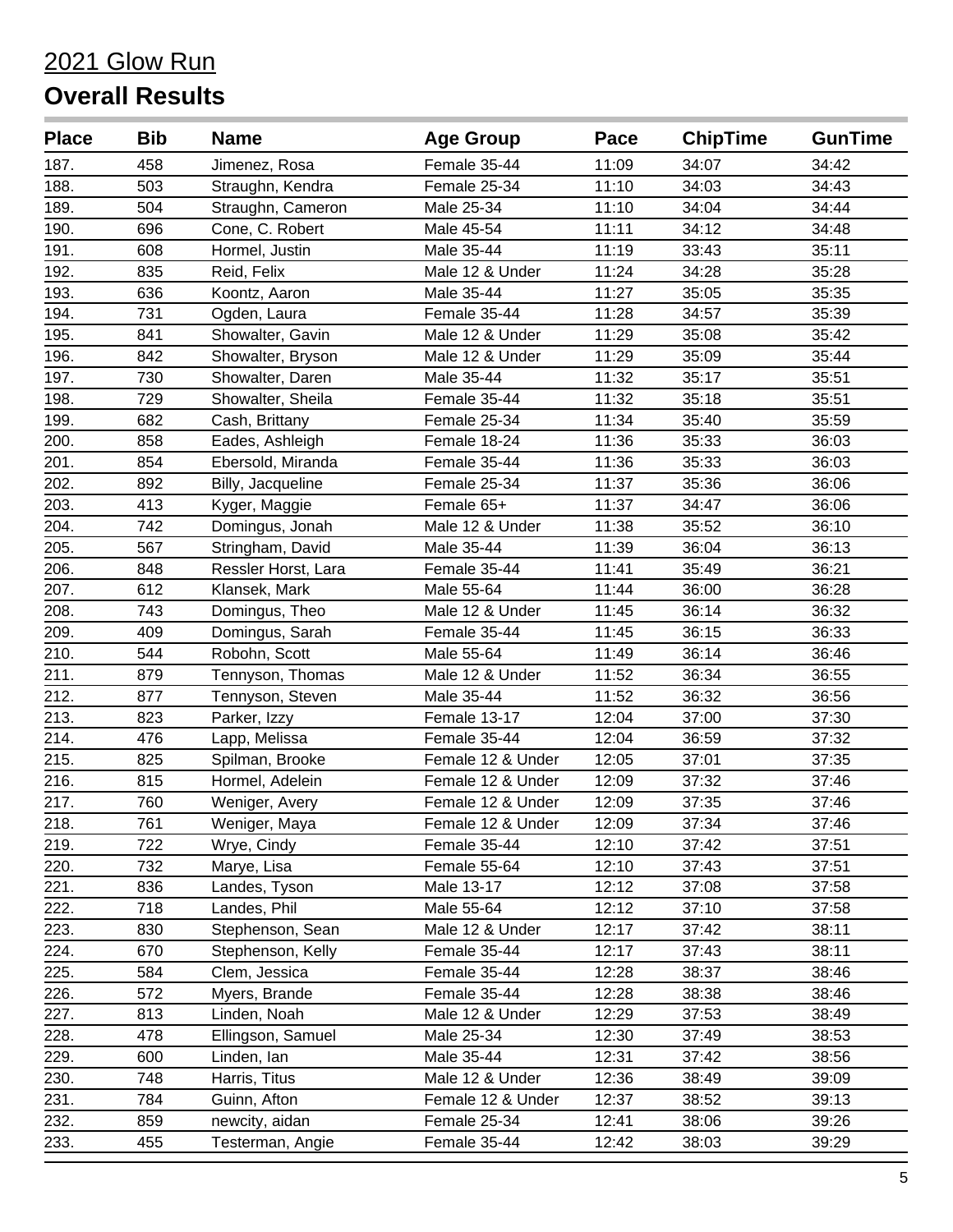| <b>Place</b> | <b>Bib</b> | <b>Name</b>           | <b>Age Group</b>  | Pace  | <b>ChipTime</b> | <b>GunTime</b> |
|--------------|------------|-----------------------|-------------------|-------|-----------------|----------------|
| 234.         | 758        | Layman, Brooklyn      | Female 12 & Under | 12:43 | 38:05           | 39:31          |
| 235.         | 450        | Layman, Matthew       | Male 35-44        | 12:43 | 38:07           | 39:32          |
| 236.         | 576        | Milby, Jamie          | Female 18-24      | 12:44 | 39:24           | 39:34          |
| 237.         | 574        | Milby, James          | Male 45-54        | 12:44 | 39:24           | 39:34          |
| 238.         | 425        | Arehart, Greg         | Male 45-54        | 12:46 | 39:20           | 39:41          |
| 239.         | 444        | Heatwole, Emily       | Female 35-44      | 12:52 | 39:16           | 40:00          |
| 240.         | 523        | Shisler, Mary-Ann     | Female 65+        | 12:52 | 38:34           | 40:01          |
| 241.         | 432        | Schenkel, Kimberly    | Female 25-34      | 12:52 | 39:19           | 40:01          |
| 242.         | 552        | Hargens, Trent        | Male 45-54        | 12:55 | 39:28           | 40:09          |
| 243.         | 901        | Gast, Susan           | Female 55-64      | 12:57 | 39:39           | 40:16          |
| 244.         | 534        | Nafziger, Erin        | Female 25-34      | 12:59 | 39:16           | 40:24          |
| 245.         | 535        | Weaver, Anda          | Female 25-34      | 12:59 | 39:17           | 40:24          |
| 246.         | 833        | Roes, Kylee           | Female 13-17      | 13:00 | 39:50           | 40:27          |
| 247.         | 831        | Shull, Mackenzie      | Female 12 & Under | 13:01 | 39:48           | 40:27          |
| 248.         | 749        | Bunn, Arabella        | Female 13-17      | 13:01 | 40:06           | 40:29          |
| 249.         | 621        | Wilson, Shana         | Female 25-34      | 13:03 | 39:17           | 40:34          |
| 250.         | 834        | Reid, Adele           | Female 12 & Under | 13:05 | 39:46           | 40:42          |
| 251.         | 898        | Wiley, Cora           | Female 12 & Under | 13:06 | 39:47           | 40:43          |
| 252.         | 571        | Landes, Anita         | Female 65+        | 13:11 | 40:40           | 41:00          |
| 253.         | 853        | Burke, Carson         | Male 12 & Under   | 13:14 | 40:22           | 41:08          |
| 254.         | 884        | Czajkowski, Bart      | Male 45-54        | 13:14 | 40:51           | 41:10          |
| 255.         | 852        | Burke, Arrick         | Male 35-44        | 13:15 | 40:28           | 41:12          |
| 256.         | 885        | Czajkowski, Alexander | Male 12 & Under   | 13:15 | 40:54           | 41:14          |
| 257.         | 886        | Czajkowski, Peter     | Male 12 & Under   | 13:17 | 40:58           | 41:17          |
| 258.         | 477        | Morrow, Kathryn       | Female 55-64      | 13:25 | 41:10           | 41:43          |
| 259.         | 403        | newcity, rebecca      | Female 55-64      | 13:27 | 40:27           | 41:49          |
| 260.         | 404        | newcity, jim          | Male 55-64        | 13:27 | 40:28           | 41:49          |
| 261.         | 588        | Tabor, Christy        | Female 45-54      | 13:31 | 41:14           | 42:02          |
| 262.         | 408        | Tabor, Cara           | Female 35-44      | 13:31 | 41:15           | 42:02          |
| 263.         | 414        | Sodikoff, Lindsey     | Female 35-44      | 13:36 | 41:35           | 42:16          |
| 264.         | 592        | Lemons, Lesley        | Female 45-54      | 13:37 | 42:06           | 42:19          |
| 265.         | 490        | Brunk, Sonya          | Female 18-24      | 13:42 | 41:17           | 42:34          |
| 266.         | 882        | Lydecker, Ryck        | Male 65+          | 13:45 | 42:45           | 42:45          |
| 267.         | 783        | Lassiter, Cullen      | Male 12 & Under   | 13:51 | 43:04           | 43:04          |
| 268.         | 627        | Beri, Steven          | Male 35-44        | 13:55 | 42:46           | 43:15          |
| 269.         | 712        | Sumner, Mark          | Male 55-64        | 13:59 | 43:20           | 43:28          |
| 270.         | 690        | Quispe, Maria         | Female 45-54      | 14:04 | 42:47           | 43:45          |
| 271.         | 542        | Guinn, Jeffrey        | Male 35-44        | 14:04 | 43:21           | 43:46          |
| 272.         | 785        | Guinn, David          | Male 12 & Under   | 14:05 | 43:25           | 43:46          |
| 273.         | 566        | Rogers, Luke          | Male 13-17        | 14:05 | 42:33           | 43:47          |
| 274.         | 797        | Hutcheson, Paige      | Female 13-17      | 14:05 | 42:34           | 43:47          |
| 275.         | 447        | Colligan, Ben         | Male 35-44        | 14:08 | 43:12           | 43:57          |
| 276.         | 464        | Hollar, Sara          | Female 25-34      | 14:08 | 43:13           | 43:58          |
| 277.         | 532        | Macbeth, Maile        | Female 45-54      | 14:09 | 43:50           | 44:00          |
| 278.         | 448        | Thompson, Debra       | Female 65+        | 14:20 | 43:34           | 44:35          |
| 279.         | 489        | TREMBLAY, JENNIFER    | Female 35-44      | 14:21 | 43:45           | 44:36          |
| 280.         | 433        | Estep, Andrea         | Female 25-34      | 14:26 | 44:13           | 44:54          |
|              |            |                       |                   |       |                 |                |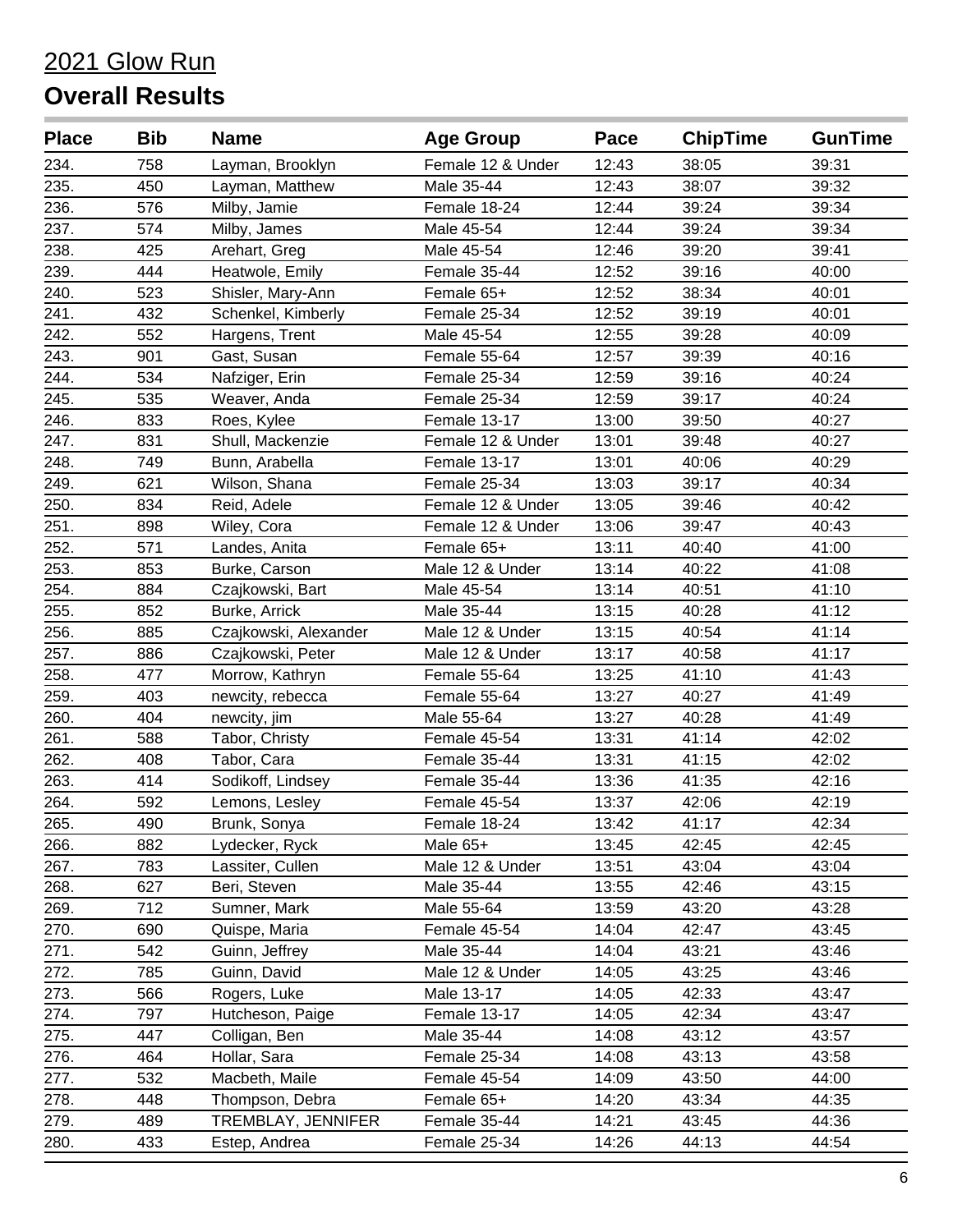| <b>Place</b> | <b>Bib</b> | <b>Name</b>             | <b>Age Group</b>  | Pace  | <b>ChipTime</b> | <b>GunTime</b> |
|--------------|------------|-------------------------|-------------------|-------|-----------------|----------------|
| 281.         | 498        | Shepard, Megan          | Female 35-44      | 14:28 | 44:28           | 44:59          |
| 282.         | 510        | Rubinic, Doug           | Male 55-64        | 14:28 | 43:44           | 45:00          |
| 283.         | 878        | Tennyson, Colleen       | Female 35-44      | 14:34 | 44:51           | 45:17          |
| 284.         | 880        | Tennyson, Teresa        | Female 12 & Under | 14:34 | 44:51           | 45:17          |
| 285.         | 569        | Sodikoff, Jen           | Female 25-34      | 14:46 | 44:37           | 45:54          |
| 286.         | 449        | Davis, Becky            | Female 55-64      | 14:47 | 44:56           | 45:58          |
| 287.         | 583        | Mercer, Shannon         | Female 25-34      | 14:54 | 46:19           | 46:19          |
| 288.         | 582        | Mercer, Matthew         | Male 25-34        | 14:54 | 46:20           | 46:20          |
| 289.         | 485        | McMunn, Rich            | Male 65+          | 14:56 | 46:18           | 46:26          |
| 290.         | 637        | Whetzel, Heather        | Female 35-44      | 15:00 | 46:06           | 46:37          |
| 291.         | 435        | Reisner, Barbara        | Female 45-54      | 15:08 | 45:34           | 47:03          |
| 292.         | 436        | Tompkins, Bill          | Male 45-54        | 15:08 | 45:35           | 47:03          |
| 293.         | 467        | Cruz, Maricelli         | Female 35-44      | 15:09 | 46:32           | 47:06          |
| 294.         | 559        | Rankin, Sean            | Male 35-44        | 15:15 | 46:39           | 47:26          |
| 295.         | 554        | Dixon, Cary             | Male 45-54        | 15:17 | 46:09           | 47:32          |
| 296.         | 553        | Dixon, Carolyn          | Female 35-44      | 15:18 | 46:11           | 47:34          |
| 297.         | 645        | Leitzel, Stacey         | Female 45-54      | 15:26 | 47:31           | 48:00          |
| 298.         | 646        | Leitzel, Todd           | Male 45-54        | 15:26 | 47:30           | 48:00          |
| 299.         | 895        | Sodikoff, Karen         | Female 65+        | 15:29 | 47:29           | 48:09          |
| 300.         | 601        | Brinkley, Tara          | Female 35-44      | 15:30 | 48:11           | 48:11          |
| 301.         | 529        | Roderick, Dana          | Female 35-44      | 15:30 | 48:13           | 48:13          |
| 302.         | 486        | Vanhook, Andy           | Male 45-54        | 15:30 | 47:29           | 48:13          |
| 303.         | 528        | Simmons, Amanda         | Female 45-54      | 15:31 | 48:14           | 48:14          |
| 304.         | 487        | Aistrop-Vanhook, Mistie | Female 45-54      | 15:31 | 47:29           | 48:14          |
| 305.         | 629        | Morris, Christa         | Female 35-44      | 15:31 | 48:14           | 48:14          |
| 306.         | 446        | Horn, Julia             | Female 45-54      | 15:41 | 48:21           | 48:46          |
| 307.         | 876        | Leibowitz, Michael      | Male 65+          | 15:41 | 48:41           | 48:46          |
| 308.         | 829        | LANTZ, Eagon            | Male 12 & Under   | 15:43 | 47:48           | 48:50          |
| 309.         | 537        | Lassiter, Justin        | Male 35-44        | 15:43 | 47:38           | 48:52          |
| 310.         | 756        | Wiley, Drew             | Male 13-17        | 15:52 | 49:01           | 49:19          |
| 311.         | 438        | Will, Preston           | Male 45-54        | 15:52 | 49:01           | 49:19          |
| 312.         | 437        | Ziegler Wiley, Trina    | Female 45-54      | 15:54 | 49:08           | 49:27          |
| 313.         | 684        | Blosser, Nevin          | Male 25-34        | 15:55 | 49:29           | 49:29          |
| 314.         | 708        | Stoner, Sam             | Male 25-34        | 15:56 | 47:55           | 49:31          |
| 315.         | 709        | Stoner, Rebekah         | Female 25-34      | 15:56 | 47:56           | 49:31          |
| 316.         | 468        | Mimiaga, Tristen        | Male 25-34        | 15:57 | 48:29           | 49:34          |
| 317.         | 782        | Lassiter, Katya         | Female 13-17      | 16:01 | 48:32           | 49:46          |
| 318.         | 776        | Stevenson, Jake         | Male 12 & Under   | 16:13 | 49:46           | 50:24          |
| 319.         | 874        | Griscom, Genevienve     | Female 12 & Under | 16:14 | 50:24           | 50:29          |
| 320.         | 872        | Griscom, Heather        | Female 45-54      | 16:16 | 50:28           | 50:36          |
| 321.         | 817        | OBrien, Max             | Male 12 & Under   | 16:18 | 49:18           | 50:42          |
| 322.         | 453        | Weniger, Grace          | Female 35-44      | 16:19 | 50:23           | 50:45          |
| 323.         | 509        | Rubinic, Nancy          | Female 55-64      | 16:24 | 49:45           | 51:01          |
| 324.         | 851        | Fee, Michael            | Male 55-64        | 16:25 | 49:48           | 51:03          |
| 325.         | 549        | Ashton, Amanda          | Female 25-34      | 16:27 | 49:37           | 51:08          |
| 326.         | 550        | Ashton, Todd            | Male 35-44        | 16:28 | 49:39           | 51:11          |
| 327.         | 618        | McClintock, Gail        | Female 55-64      | 16:32 | 50:05           | 51:24          |
|              |            |                         |                   |       |                 |                |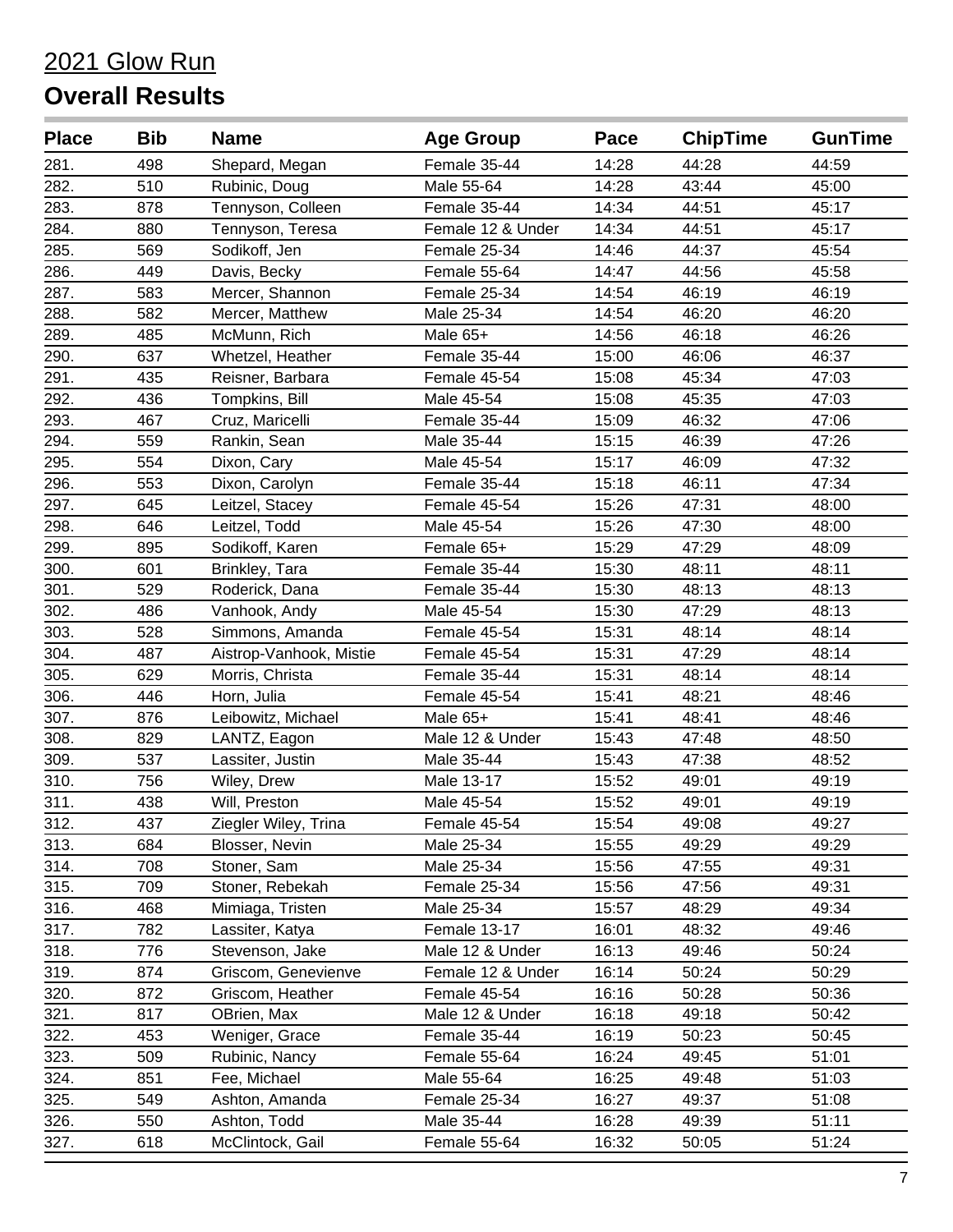| <b>Place</b> | <b>Bib</b> | <b>Name</b>              | <b>Age Group</b>  | Pace  | <b>ChipTime</b> | <b>GunTime</b> |
|--------------|------------|--------------------------|-------------------|-------|-----------------|----------------|
| 328.         | 710        | Knicely, Katherine       | Female 45-54      | 16:32 | 50:05           | 51:24          |
| 329.         | 491        | Brunk, Gayl              | Female 45-54      | 16:39 | 50:29           | 51:46          |
| 330.         | 883        | Lydecker, Marianne       | Female 65+        | 16:41 | 50:32           | 51:51          |
| 331.         | 864        | McDonald, Sara           | Female 45-54      | 16:52 | 51:29           | 52:26          |
| 332.         | 870        | Maiden, Priscilla        | Female 25-34      | 16:52 | 51:30           | 52:27          |
| 333.         | 493        | Westerfield, Amanda      | Female 25-34      | 16:59 | 52:11           | 52:49          |
| 334.         | 649        | Spilman, Christine       | Female 35-44      | 17:03 | 52:18           | 53:01          |
| 335.         | 558        | Knight, Crystal          | Female 25-34      | 17:06 | 52:17           | 53:09          |
| 336.         | 790        | Morton, Joshua           | Male 12 & Under   | 17:08 | 53:01           | 53:17          |
| 337.         | 845        | Diener, Kari             | Female 45-54      | 17:09 | 53:04           | 53:20          |
| 338.         | 547        | Morton, Laurie           | Female 35-44      | 17:10 | 53:01           | 53:21          |
| 339.         | 548        | Morton, Samuel           | Male 45-54        | 17:10 | 52:55           | 53:22          |
| 340.         | 791        | Hargens, Ainsley         | Female 13-17      | 17:10 | 52:40           | 53:22          |
| 341.         | 795        | Johnstone-Yellin, Cai    | Male 13-17        | 17:16 | 52:56           | 53:42          |
| 342.         | 896        | Sodikoff, Steve          | Male 65+          | 17:17 | 53:04           | 53:44          |
| 343.         | 792        | Hargens, Paige           | Female 12 & Under | 17:18 | 53:05           | 53:47          |
| 344.         | 781        | Lassiter, Ethan          | Male 13-17        | 17:19 | 52:41           | 53:50          |
| 345.         | 551        | Hargens, Dani            | Female 35-44      | 17:19 | 53:10           | 53:51          |
| 346.         | 563        | Johnstone-Yellin, Tamara | Female 35-44      | 17:22 | 53:13           | 53:59          |
| 347.         | 564        | Johnstone-Yellin, Jason  | Male 45-54        | 17:22 | 53:15           | 53:59          |
| 348.         | 530        | Bryant, Jennifer         | Female 45-54      | 17:29 | 53:27           | 54:22          |
| 349.         | 668        | Lantz, Scott             | Male 35-44        | 17:33 | 53:30           | 54:33          |
| 350.         | 407        | McMillen, Kim            | Female 65+        | 17:44 | 54:12           | 55:08          |
| 351.         | 579        | Fitzgerald, Alex         | Male 35-44        | 17:45 | 54:07           | 55:10          |
| 352.         | 578        | Cofer, Whitney           | Female 35-44      | 17:45 | 54:07           | 55:10          |
| 353.         | 406        | Tabor, Dori              | Female 65+        | 17:49 | 54:27           | 55:22          |
| 354.         | 631        | Myers, Audrey            | Female 55-64      | 17:49 | 54:02           | 55:23          |
| 355.         | 630        | Myers, Jeff              | Male 55-64        | 17:49 | 54:02           | 55:23          |
| 356.         | 733        | Butler-Miller, Esther    | Female 45-54      | 17:49 | 55:06           | 55:25          |
| 357.         | 422        | Nizer, Esther            | Female 65+        | 17:50 | 55:07           | 55:25          |
| 358.         | 689        | Quispe, Wilfredo         | Male 35-44        | 17:50 | 54:27           | 55:27          |
| 359.         | 832        | Quispe, Kaylinda         | Female 13-17      | 17:50 | 54:27           | 55:27          |
| 360.         | 614        | OBrien, Marcella         | Female 45-54      | 17:52 | 54:11           | 55:33          |
| 361.         | 525        | Luebben, Craig           | Male 25-34        | 17:52 | 54:02           | 55:34          |
| 362.         | 524        | Luebben, Elizabeth       | Female 25-34      | 17:53 | 54:03           | 55:36          |
| 363.         | 540        | Neupauer, Robyn          | Female 55-64      | 18:16 | 56:23           | 56:49          |
| 364.         | 545        | Atkins, Mary             | Female 65+        | 18:16 | 56:23           | 56:49          |
| 365.         | 543        | Sinegra, Lisa            | Female 55-64      | 18:17 | 56:23           | 56:49          |
| 366.         | 632        | Jerlinski, Elizabeth     | Female 55-64      | 18:19 | 56:56           | 56:56          |
| 367.         | 633        | Jerlinski, David         | Male 55-64        | 18:19 | 56:05           | 56:57          |
| 368.         | 575        | Milby, Debbie            | Female 55-64      | 18:39 | 57:47           | 58:00          |
| 369.         | 580        | Forbes, Angela           | Female 35-44      | 18:48 | 57:33           | 58:25          |
| 370.         | 557        | Strawderman, Ellen       | Female 35-44      | 18:48 | 57:33           | 58:26          |
| 371.         | 753        | Harris, Mary             | Female 12 & Under | 18:50 | 58:11           | 58:33          |
| 372.         | 424        | Arehart, Michele         | Female 45-54      | 18:50 | 58:11           | 58:33          |
| 373.         | 764        | Brady, Calvin            | Male 12 & Under   | 18:51 | 57:43           | 58:37          |
| 374.         | 462        | Little, Matt             | Male 35-44        | 18:52 | 57:49           | 58:38          |
|              |            |                          |                   |       |                 |                |